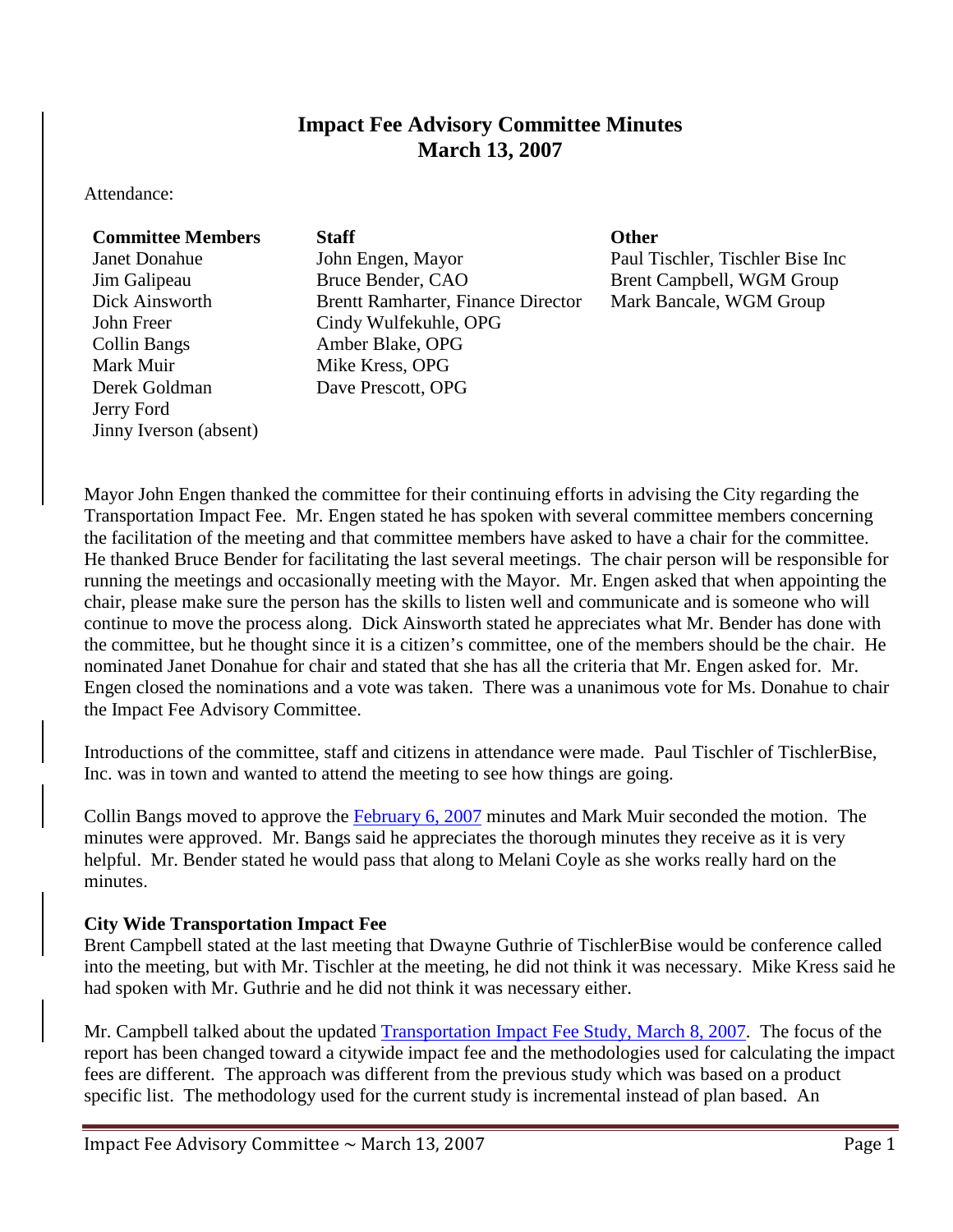important table to look at is [Figure 9 on Page 15.](ftp://www.ci.missoula.mt.us/Documents/Mayor/IFAC/2007/070308ImpactFeePg15.pdf) This shows the recalculation of fees for a single family residential home based on the new methodology and the incremental fees are included for different housing sizes, which is shown in [Figure 11 on Page 17.](ftp://www.ci.missoula.mt.us/Documents/Mayor/IFAC/2007/070308ImpactFeePg17.pdf) A single family detached unit would be assessed a \$2,600 fee. Another important table is [Figure 10 on Page 16,](ftp://www.ci.missoula.mt.us/Documents/Mayor/IFAC/2007/070308ImpactFeePg16.pdf) which shows where the actual revenue generation is. The bottom line is that \$1.7 million will be generated annually using the citywide methodology, with a fiveyear cumulative of \$8.5 million.

Mr. Campbell stated that at the last meeting, WGM was directed to develop a list of potential funding projects on a citywide basis that the revenue would be used for. WGM met with the City Public Works Department and developed a list of intersection improvements and street improvements that are not included in the transportation plan funded list of projects. These projects were not eligible for federal aid or were too far down on the priority list. They were screened to determine what would be development related and what would be beneficial to potential growth. Also included was the previous list of improvements from the Mullan Road study that was done. The **handout** was separated into high priority (improvements needed very soon to help with development and growth) and lower priority. Intersections alone are almost \$25 million and street improvements are about \$38 million. These are not detailed cost estimates, they are place holder estimates as the needs are substantial.

Mr. Bangs asked if the items on the handout are currently on the city's Capital Improvement Program (CIP). Mr. Campbell said they are needs that exist in the community and are not in the transportation plan because that is a federal aid plan, not a local improvement plan. Mr. Bangs said the state impact fee law says that impact fees have to be based upon a plan and Mr. Campbell said this is the CIP. Ms. Donahue said this is a different CIP from the general city CIP, which is what the city also did with the other impact fees. Mark Muir said a good example is the new radio tower and building that will be constructed on Water Works Hill. That is being funded by police and fire impact fees, so that is listed in the city's CIP. Mr. Bender said that is only because the funding is available and the city is showing how the money is being allocated. Ms. Donahue asked if they are in both the impact fee CIP for community services and the regular CIP. Brentt Ramharter said the impact fees are in the CIP for the reasons Mr. Bender stated. There was a recap of those fees for FY05 and FY06 handed out at the last meeting and they show the projects that have been identified.

Mr. Bender stated the original study that TischlerBise did does not list all the details that are listed in the CIP now. Ms. Donahue said it listed projects that were fundable under impact fees, but were not necessarily in the city's CIP. Mr. Tischler said the intent of the act is that if charges are being assessed on new growth for road impact fees, the city needs to be able to show where the money is going to be spent. TischlerBise has calculated what the road impact fee can be based on existing travel miles. Before the impact fee is implemented, there has to be an accompanying CIP. Mr. Campbell is showing the committee the projects that would form the CIP. He said they are not in an existing CIP because there was no funding for them. Mr. Bender said they are part of a transportation plan with a list of needs.

Ms. Donahue said the city has a general five-year CIP plan which list all the projects that have potential funding, and that includes parks, streets, etc. With other impact fees that have been implemented, the city developed another list that included parks, community services and public safety. Once funding has been allocated to the impact fee project, it is moved to the five-year CIP plan. That is what will happen with this impact fee. Mr. Ramharter agreed with Ms. Donahue and stated that the other impact fees are included as a funding stream in the five-year CIP plan. Mr. Bangs said that he is aware that the statute re-requires the city to have a CIP, but it does not state the CIP has to be done first. Mr. Bender said normally there is a plan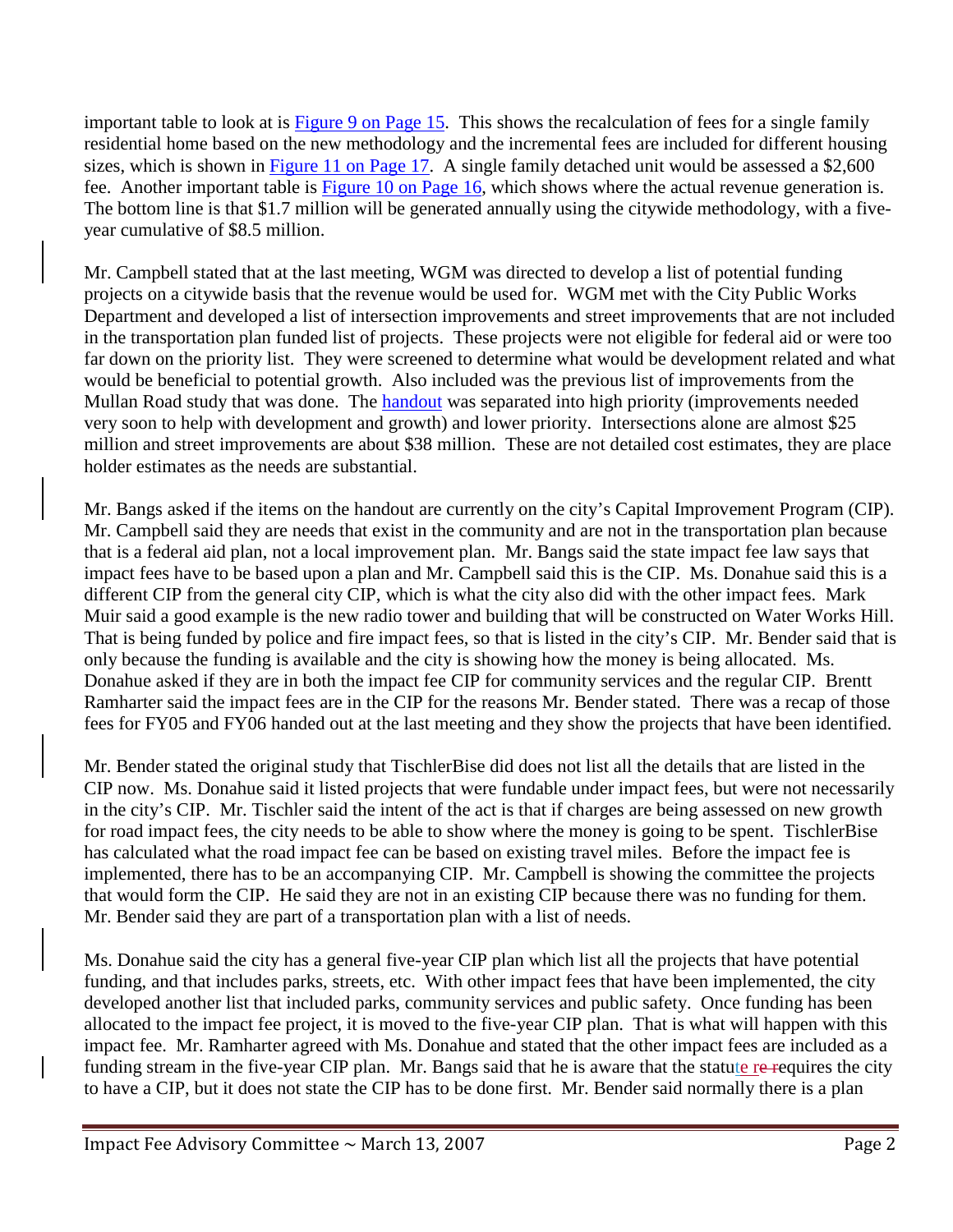done that shows deficiencies and that becomes the basis for impact fees. Mr. Campbell said these projects come out of a list of plans such as neighborhood plans or downtown plans.

Mr. Bangs said on [page 7,](ftp://www.ci.missoula.mt.us/Documents/Mayor/IFAC/2007/070308ImpactFeePg7.pdf) under 'Current Infrastructure Standards for Transportation', it states "The City of Missoula has categorically excluded interstate highways, minor arterials, collector streets and local streets from the infrastructure inventory used to determine the existing level of service". This would need to be corrected in the study as Mullan Road is a minor arterial, and that is what the committee is focusing on. Mr. Campbell said he was looking at that also and said that on [page 3,](ftp://www.ci.missoula.mt.us/Documents/Mayor/IFAC/2007/070308ImpactFeePg3.pdf) collector streets are defined and are clearly impact fee generated. The level of service is being calculated off the arterials that exist and not the collector streets. Mr. Campbell said the "Current Infrastructure Standards for Transportation" section is to determine the level of service, which is different than where the money is being sent. [Figure 3 on page 8](ftp://www.ci.missoula.mt.us/Documents/Mayor/IFAC/2007/070308ImpactFeePg8.pdf) is a map of existing arterial roads and improved intersections. Mr. Tischler said if collector streets were included, the fee would be significantly higher. Mr. Campbell said the list definitely has collector and above streets.

Mr. Campbell said on the handout it shows that intersection improvements are primarily eligible for 100% of impact fees, but the arterial projects are a lot more expensive and there is an opportunity to leverage other funding sources. Improvements on intersections are of the most benefit and will be necessary for further development to occur in those areas of town. Third Street, Duncan Drive and Rattlesnake Drive are the major street improvements. The Main and Front couplet is a major initiative of the downtown infrastructure plan to modify the street network to turn them back into two-way streets, which would be very beneficial to downtown businesses. One thing that is noticed in Missoula, is that as traffic grows, it is harder to get onto arterials from the neighborhoods. Development occurs and the last developer in the area always gets stuck paying the price for the entire signal project, even though everyone else in the area benefits from it. This list would be a good way to spread the cost of the intersection improvements. Mr. Campbell said they are interested in comments as part of the public involvement process for developing a CIP on priorities. He passed out a second [handout](ftp://www.ci.missoula.mt.us/Documents/Mayor/IFAC/2007/070313handout2.pdf) with the same projects, only sorted by the level one priority as determined by Public Works. In five years, \$8.5 million in revenue will be generated. The CIP is updated every two years, so the priority levels of projects could change. Derek Goldman asked if the projects were sorted by priority within each level and Mr. Campbell said no. Mr. Bender said staff missed some key intersections on Third Street that are more important than the 14<sup>th</sup> & Eaton and Bancroft & South Roundabout projects. Ms. Donahue stated this is just an example of projects that need to be funded and the city would have to go through a process to determine the projects that would be done. Mr. Campbell said this funding could also fund late comers agreements, which Mullan Road is and George Elmer is one of those intersections. The developer is putting in the improvements now and the city is looking for a mechanism to refund the developer for a portion of the signal that was needed. Mr. Bangs asked if the developers impact fee would be reduced. Mr. Bender said there is an agreement that the city is going to give the developer credits and in the future the agreement would be modified and the impact fee would be included to reimburse the developer. Mr. Kress asked if impact fees can be used to fund corridor preservation types of projects and Mr. Tischler said the city has to determine if the road is going to be utilized within a five or six year period of time. Mr. Campbell said if WGM is given direction on a priority list, they would do refined cost estimates and would look at additional funding sources that could be done with Third Street, where sidewalk assessments could be added to help pay for the street improvement. Ms. Donahue said other funding sources that are available for a project could move the priority up because the city is not funding the whole project. Examples of that are the Mullan to Mary Jane project and the Broadway & George Elmer intersection as the airport is participating in it.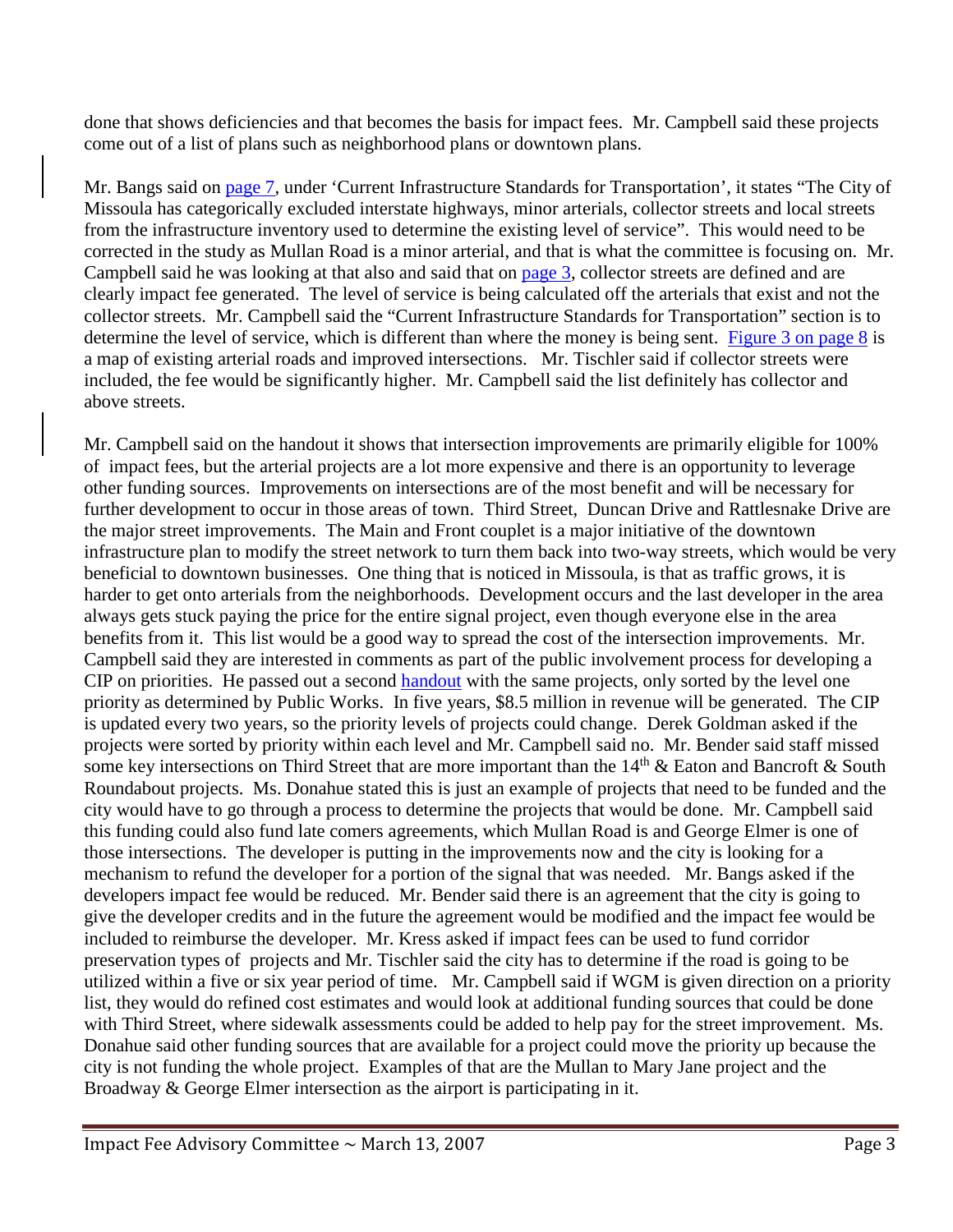Jerry Ford said he thought when the city approved subdivisions, they would be required to make improvements to intersections. Mr. Bender said the purpose of the study was to recognize the interial road system. The road system immediately adjacent to the subdivision is the primary duty of the subdivision. When the roads meet an arterial like Mullan Road, the area is much more general. There might be a subdivision that is served and would benefit from the project. There are general benefit facilities and impact fees can be allocated toward them. Ms. Donahue said the city has required improvements before with projects like WalMart and Costco as they paid to put in major lights and reconfigure entrances into their businesses. Mr. Muir said it is mentioned under the 'Current Infrastructure Standards for Transportation' on [page 7](ftp://www.ci.missoula.mt.us/Documents/Mayor/IFAC/2007/070308ImpactFeePg7.pdf) and states "traffic signals at the entrance of a major retail development are project level improvements, thus excluded from the impact fee analysis".

Mr. Ainsworth said one thing the city and county have both done for several years is to require a waiver of a special improvement district (SID) to make improvements to some of the off-site projects. He also stated people should not have to pay for an impact fee and SID. Mr. Campbell stated the attorneys say it is difficult to do an assessment for an SID for an off-site project based on square footage. They may be able to go to the next signal, but if anyone else benefits, the people paying the SID can't be assessed more than what they benefit from. Mr. Bangs said that Mullan Road to Mary Jane could use SIDs for the immediate neighborhoods, and they would get a reduction in impact fees in return. Mr. Tischler said yes as citizens cannot be double assessed. The key is if the project is not in the impact fee CIP, they would not get credit. Mr. Bender said another example of a SID use versus impact fee is the Pleasantview subdivision. All the phases were required to waive the right to a SID to connect England Boulevard to Reserve Street. Last year, the city assessed the SID which was in the \$1,000 range. If an impact fee would have been in place, the connection would have been financed because it was a general benefit connection. SIDs work, but they are difficult, cumbersome and people get upset.

Ms. Donahue asked for questions or comments on the Transportation Impact Fee Study.

Mr. Bangs said on [page](ftp://www.ci.missoula.mt.us/Documents/Mayor/IFAC/2007/070308ImpactFeePg9.pdf) 9 under 'Average Trip Length on Principal Arterial Roads', it says "dividing 423,500 vehicle miles of capacity by 247,798 average weekday vehicle trips yields an unweighted average trip length of approximately 1.721 miles". He asked if that assumes that the streets are already at full capacity because it is talking about the miles of capacity compared to the average number of trips. Mr. Campbell said the term capacity is not correct in that sentence. It is actually miles of travel.

Mr. Bangs also said on page 9, under 'Trip Length Weighting Factor by Type of Land Use', it says "vehicle trips from residential development are approximately 122% of the average trip length", but this information is from the 2001 National Houshold Travel Survey. He asked if there is any adjustment for the size of the city in that survey. A large city with longer commutes should have a larger average trip than a smaller city. Mr. Tischler said there is not an adjustment for the size of the city in the survey. The larger the community, the more likely it is that more state and county roads will be travelled.

Mr. Bangs asked about the percentage that is attributable to growth in [Figure 6 on page 11.](ftp://www.ci.missoula.mt.us/Documents/Mayor/IFAC/2007/070308ImpactFeePg11.pdf) He asked if there is someplace the committee can look to understand why Mullan Road from Reserve Street to Mary Jane had 57% contributable growth where Mary Jane to Cote is only 36% and asked where the numbers come from. Mr. Bancale said the capacity of the roadway and the existing volume of traffic on the road determines the percentages. The volume changes between Reserve Street and the WalMart entrance. Ms.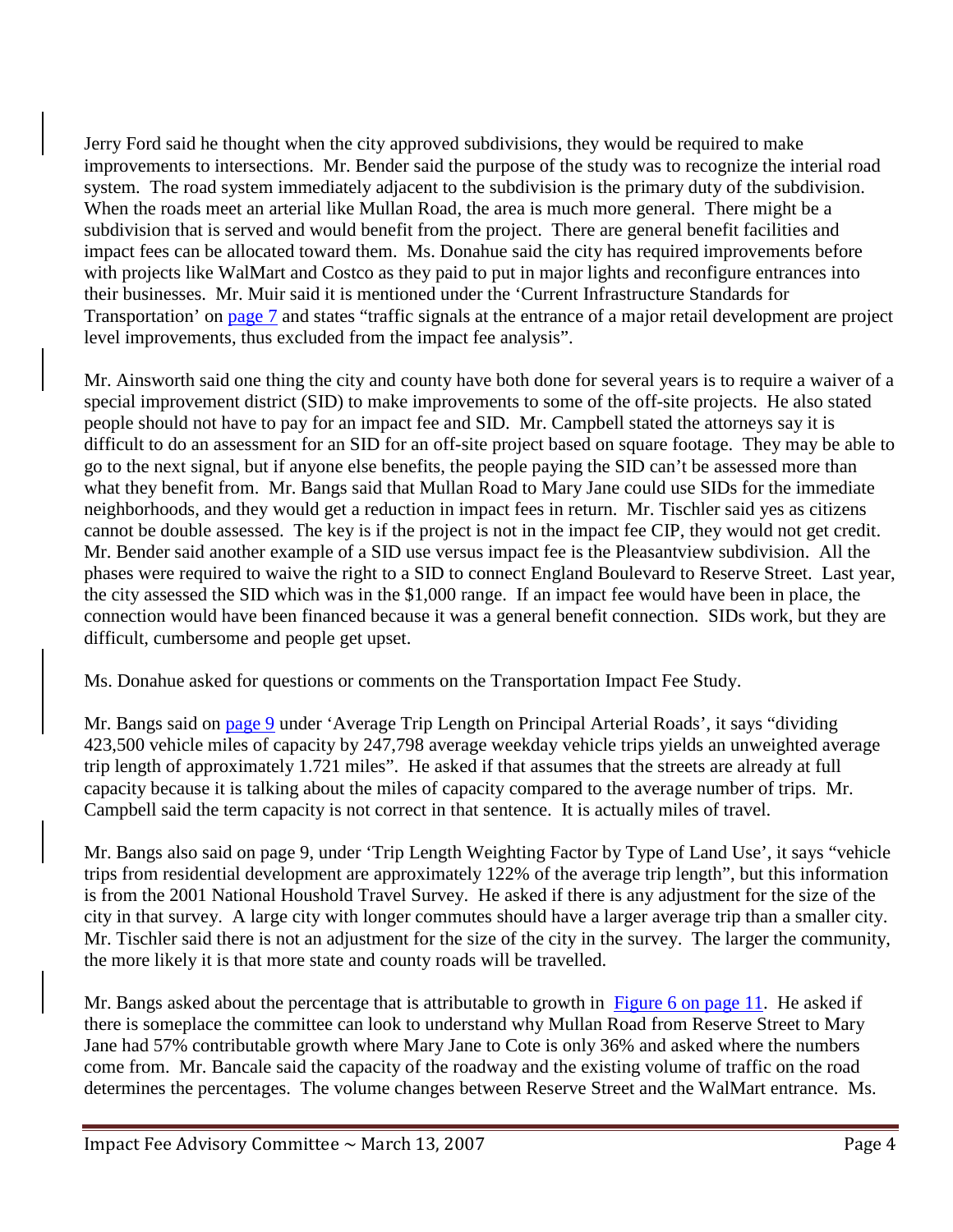Donahue asked Mr. Bancale if they measured between the sections and Mr. Bancale said yes. Mr. Bangs asked for a copy of how the percentages are determined and Mr. Bancale said he could provide the documentation. Ms. Donahue asked if information is being given to one committee member, it be given to the whole committee.

Mr. Bangs mentioned the charge for commercial properties shown in [Figure 9 on page 15](ftp://www.ci.missoula.mt.us/Documents/Mayor/IFAC/2007/070308ImpactFeePg15.pdf) and then Figure [11 on page 17,](ftp://www.ci.missoula.mt.us/Documents/Mayor/IFAC/2007/070308ImpactFeePg17.pdf) which includes the administrative surcharge. A commercial area/shop under 100,000 square feet is \$6,789, which is 5 times more than they are paying now with all the impact fees together. The university paid \$30,000 plus for a new building and with impact fees they would have been paying \$150,000. The commercial properties should not have to pay the majority of the fees, and the developers need to know up front of the cost and be involved in the process. Mr. Bender said the differential is the trip generations. Mr. Kress said it makes it easier to understand that it is \$64.56 a square foot. Mr. Campbell said for a big box store that is 250,000 square feet, it would be \$1.3 million. Mr. Tischler said that total is getting near the higher end of what other cities are charging. Commercial retail is higher than office buildings. Retail generates the most trips, more police and EMS calls, which causes their cost to be higher. Some cities write a policy that says for certain types of nonresidential use that meets the city's objectives, they are willing to consider a partial waiver or exemption. Ms. Donahue said there is a tax exemption for certain types of construction, but is not used much anymore. It is not available to everyone as they have to meet certain criteria. Mr. Campbell said neighborhood commercial businesses that reduce trip generation should get a discount, and they could possibly add another section on the table. Mr. Tischler said he would discourage that. It would not be in the fee schedule, it would be in another policy. He also talked about large grocery stores being in the neighborhoods that will put the \$5.00 per square foot into their 30 year lease and it will not make or break a decision for them. Mr. Goldman and Ms. Donahue both stated it was the small neighborhood stores, like the Rattlesnake Market, that was being discussed, not a big store like Safeway.

Mr. Bangs asked what level category the university buildings fall into. There are elementary and secondary schools in the list, but no university level. Given the fact that there is a university in the city, the list should include it. Mr. Bangs also reminded the committee that it has been discussed to revisit the single family fee and break it down by square footage like the other impact fees have been done.

Ms. Donahue wanted to clarify the fee schedule in figure 11. She stated she would like more information on the breakdown of the single family detached homes similar to what the city looked at with other impact fees; the commercial cost and how the city deals with that; and why it is broken out between elementary and secondary schools, with no university being included, instead of just being schools in general. Mr. Kress mentioned that elementary school is listed twice; once under nonresidential (per 1,000 sq ft of floor area) and once under nonresidential (per unique demand indicator). Mr. Tischler said part of it is classroom space in separate buildings. Ms. Donahue asked if there are any other concerns about the fee schedule. Mr. Goldman asked how the residential category would be broken down. Would it be by square footage, and if so, what would the square footage breakdown be? Mr. Bender said it starts at 1,000 square feet and then goes up in 500 square feet increments. Ms. Donahue asked if there is something the committee can look at to see what the comparable fees are with other cities. Mr. Tischler said each community is unique. Ms. Donahue reminded Mr. Tischler he had said the city of Missoula was at the higher end of the impact fee scale and said she would like to know what the range is. Mr. Ford said he thought there should be a break for commercial properties for units under 100,000 square feet. Mr. Bender said the current ordinance has a break for 50,000 square feet. Mr. Bancale said the reason it is at 100,000 square feet is because of the trip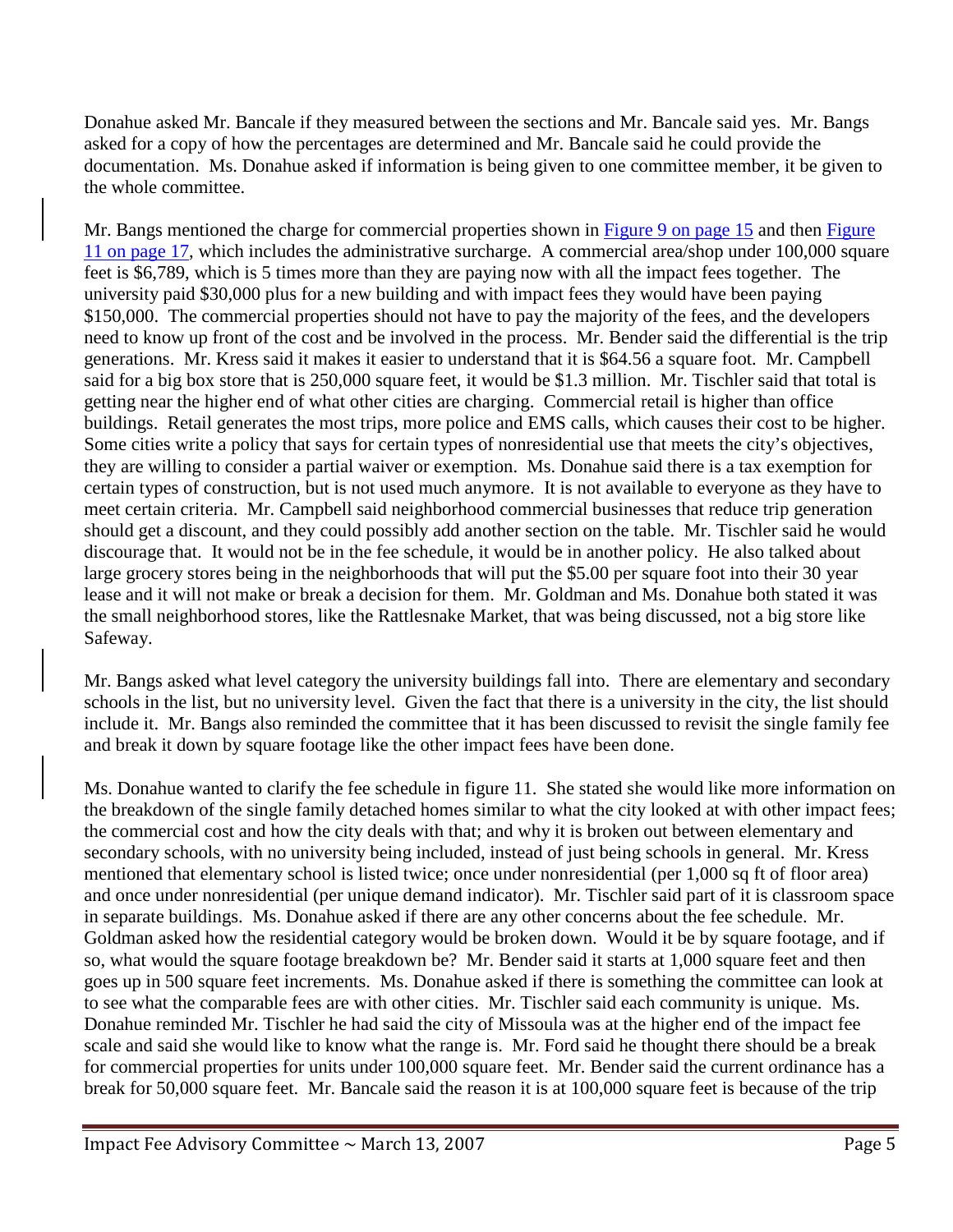generation data. Mr. Tischler said a cautionary note would be the smaller the retail square footage, the more trips per 1,000 square feet and the higher the fees are going to be. He suggested that unless the city wants a higher impact fee for the smaller retail stores, stay away from a break.

Jim Galipeau said with the numbers that have been brought up at this meeting, the building he worked on for JCCS would have cost another \$60,000. If the impact fee would have been in place, he might have looked at other options. For big box stores coming in, the cost is not a problem; but for local citizens, it is going to be a lot tougher. Mr. Bangs said it will be hardest on the local folks that are trying to open up a new business and be in competition with someone who did not have to pay the fee. Mr. Ford said that buildings that are being remodeled should share the fees. Ms. Donahue said if the square footage of the building was increased or there was a change of use, the impact fee would be assessed. Mr. Tischler said someone who will not have a more marginal operation is going to think twice about a new building and will look more for existing buildings. In the majority of cases, when building new retail space, it is worth building larger square footage units. For someone building a 5,000 square foot building, the price will be extremely high for the small space. For a larger square footage, the banks are going to require the applicant to have tenants for the space and have it based on a pro-forma. They are not going to give a discount to the local person trying to build a shopping center. Mr. Ainsworth asked if the change of use triggers the fee, how would that work. Mr. Bender said there was a house on South Avenue that was recently converted to an office complex. The city would have to see if there is a differential in the rate between the house and office. Mr. Ainsworth said if the existing property is an office and they remodel, they shouldn't have to pay the impact fee and Mr. Bender said as long as it stays office, they wouldn't be assessed the fee. If it is changed to commercial, it is a change of use and could be assessed the fee. Mr. Ramharter asked if the property has a change of use, does it still go by square footage? Ms. Donahue said the fee should not be assessed unless there is a change of square footage and Mr. Bender agreed that remodeling does not get assessed the fee unless there is a change in square footage.

Mr. Goldman asked if there are any other cities that have implemented a road impact fee based on this model, and if so, requested to see the information. Mr. Tischler said yes, most of the clients use the incremental approach because it is easier to use than the plan based approach. In many states, cities are not required to have a CIP, which makes it even easier to use. Mr. Goldman asked if development trends have been studied for cities that have had this type of impact fee. Mr. Tischler said most cities do more than just roads. The reason for impact fees is growth pressured because they don't have the money to stay up with infrastructure. Once developers see a community with demand, they will keep building. The average home in Missoula is \$200,000, and the transportation impact fee is around \$2,000, that's only 1%. Mr. Goldman asked about the quality of development and Mr. Tischler said that with the price of plans and other construction costs going up, the housing prices will go up as well. Mr. Goldman asked if there are different trends in commercial development in places that have had impact fees. Mr. Tischler said only to the extent that impact fees indicate to a community that it is also doing other things.

John Freer asked what the timeline is to make a recommendation to the city. He has more questions now about affordable housing and where the committee is with the county. He also stated he disagrees that a \$2,000 impact fee only cost \$2,000. The \$2,000 before construction is probably going to add \$2,800 to the cost of the house. Ms. Donahue said the city initially wanted to have something adopted for the FY08 budget. She said when the other impact fees were adopted, developers were given 120 days from when the budget was adopted, and started being charged in October. A specific building season was not targeted. She said she is hoping the committee can get through it within the next month and a half so it can go to City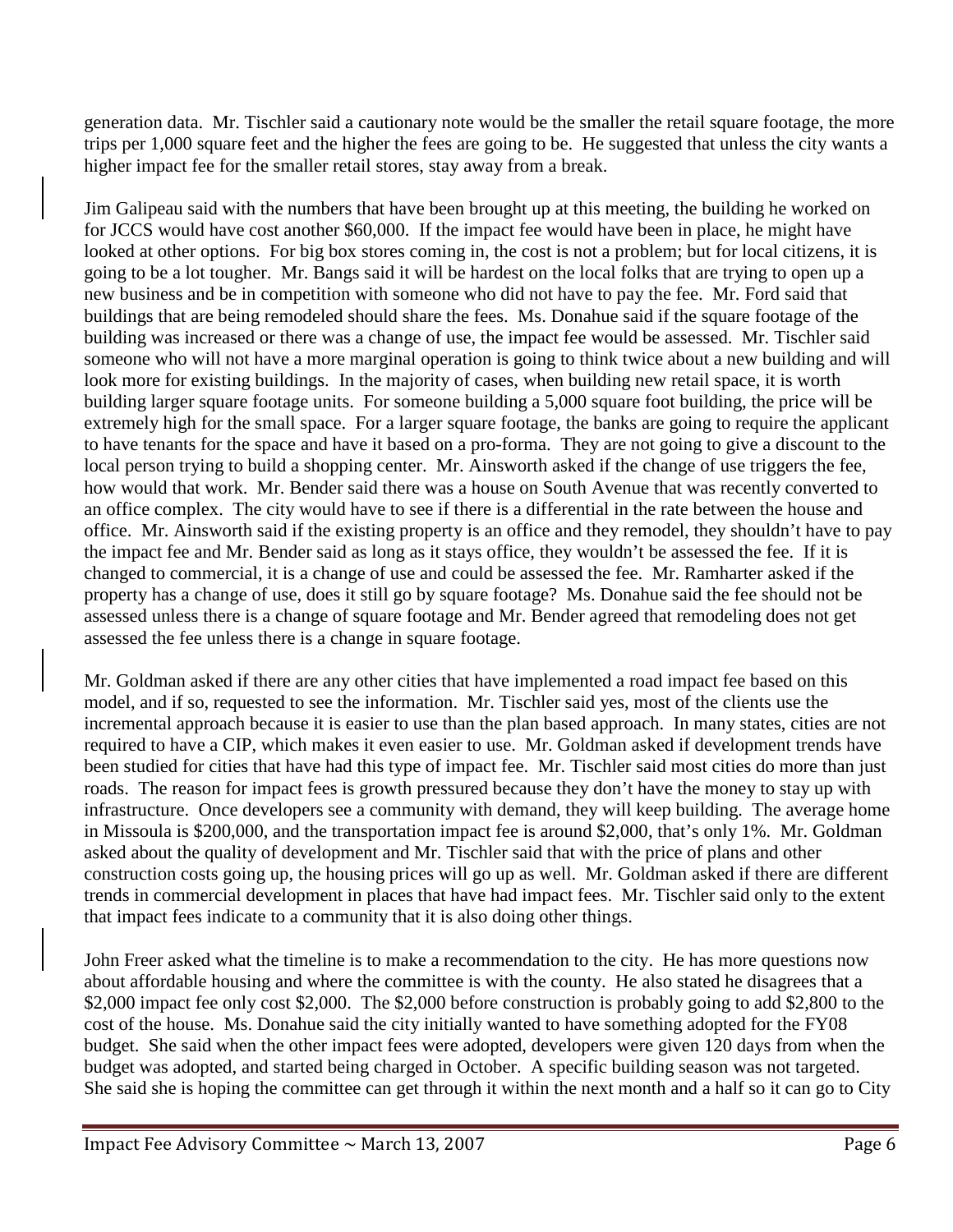Council because once at City Council, there is another process it has to go through. She also stated she didn't think the task of the group is to answer the affordable housing question; the task is to determine if an impact fee should be recommended for transportation and the amount. Mr. Freer said he doesn't understand how it can be recommended or not recommended if ramifications of affordable housing is not discussed. Mr. Bender said the county is not part of the role of the committee. The committee gave the county the encouragement of creating an impact fee, but the committee will not be reviewing county fees. The county is going to create their own committee. The purpose of this committee is to review the process of calculating and assessing the impact fee and then advise the city on the fee. Mr. Goldman said part of the role of the committee is that if there is a recommendation made to the city, and the City Council approves it, the committee will then monitor the spending of the fee. Mr. Muir said he thought it would be appropriate to include what ramifications there could be on affordable housing as part of the advisement to the city.

Mr. Bender asked the committee to be focused and expedite the recommendation because there is still a lengthy process ahead. He also stated the committee can still participate in the future process by showing up at committee meetings and making comments. Mr. Bancale brought to the committee's attention that every month this decision is delayed, \$130,000 in impact fees is not being collected. Mr. Tischler said one of the important things that would be beneficial for the committee to do is to provide guidance to what WGM has done with prioritizing the projects.

Mr. Bangs said this is a three part process. The first is gathering information and understanding it; the second is discussing the information and understanding the ramifications of it; and the third is trying to come up with an actual recommendation. The committee is almost done with the first phase as most of the information has been provided. The next step will be to discuss the information in detail and look at alternatives, which will take a lot longer than the third phase, which is the recommendation.

Ms. Donahue said she would like to be able to forward a recommendation within the next month and a half. Mr. Bangs said one of the most difficult parts is gathering all the information and making a final decision of a citywide or Mullan Road only impact fee. Ms. Donahue said the committee has already made the decision to go with the citywide fee and the committee agreed. She suggested the date of May 1 for forwarding the recommendation to the city and scheduling the meetings needed. Mr. Ainsworth said the committee needs to intensify the meetings and meet every couple of weeks to make that deadline.

Mr. Goldman said the one reason he wanted the Wye Mullan site specific impact fee was that it could be used as a test area as the committee is not going to get it perfect the first time and the impacts of the recommendations is going to impact a lot more people with the citywide. Mr. Bender said that is why the city hired a national consultant who has done this throughout the nation. Ms. Donahue said citywide impact fees have already been done, so the mechanics of the process have been set. The adjustments will be in the projects. Mr. Tischler said the company has done over 60 road impact fees and they have never had to go to court over the fees. What is being recommended is defensible.

## **Report on revenues from other impact fees**

Mr. Ramharter talked about the reports on revenues from other impact fees for [FY05](ftp://www.ci.missoula.mt.us/Documents/Mayor/IFAC/2007/070206FY05ImpFeeRpt.pdf) and [FY06.](ftp://www.ci.missoula.mt.us/Documents/Mayor/IFAC/2007/070206FY06ImpFeeRpt.pdf) The fees were started in October 2004, and went through the end of the fiscal year of June, 2005. Fiscal year 2006 includes the whole year and has a better summarization. The reports recap the collection of fees a couple of different ways. The big picture is that the city collects around \$450,000 a year. There was a study done that broke out the percentages for each dollar collected for each type of project. For any permit at any address, it